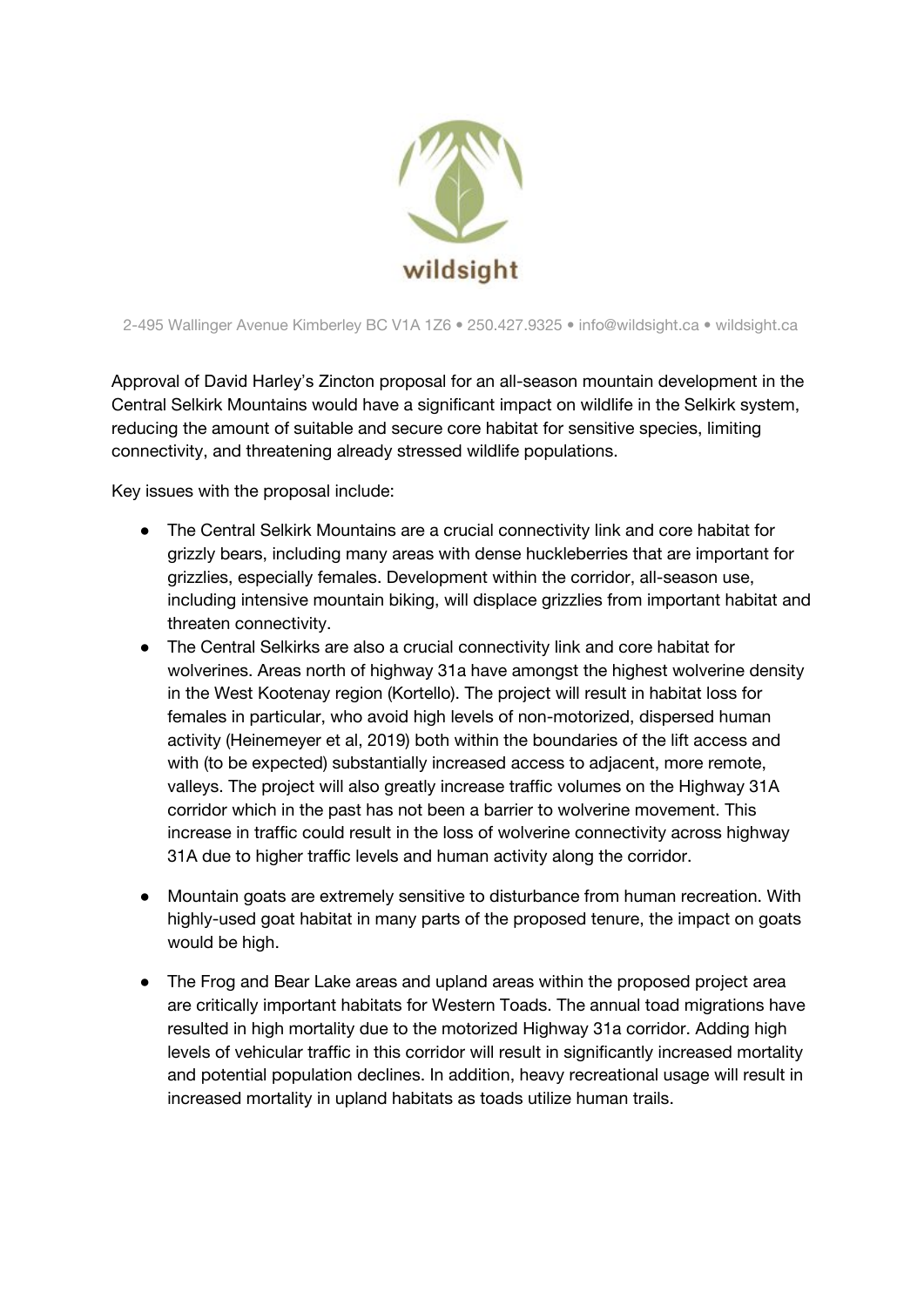## **Cumulative effects and further fragmentation**

The Central Selkirks are the most heavily tenured adventure tourism area of the province. This continues to lead to a situation where sensitive wildlife populations like mountain goats, wolverine and mountain caribou (Goat Range park - north) are being impacted by disturbance and displacement from intensive use recreation and backcountry development. It also continues to lead to increased user conflict in the region. Currently the proposed area overlaps with existing two tenures - Retallack cat skiing and Stellar Heliskiing. There are also pending applications for further tenure amendments (Retallack) and new tenure applications (Lyle Creek Lodge). Further development and fragmentation within this corridor will erode this landscape's ability to provide core habitat for sensitive species. A development of this scale and in this location is also likely to fragment the corridor to wide ranging carnivores like grizzly bears and wolverines.

# **Impacts On Species Of Management Concern**

The proponent has failed to acknowledge both the wildlife and biodiversity values within the proposal area. Species of global conservation concern such as mountain goats (BC has more than half of the worlds goats), wolverines, grizzly bears, and western toads are found within and adjacent to the proposal area. The area also has a significant role in regional connectivity as bears and wolverines move across the Highway 31A corridor with relative ease because of low vehicle traffic. The proposal is between two protected areas which are believed to act as source populations for regional grizzly bear and wolverines. Grizzly bears and wolverines in the neighbouring Goat Range Provincial Park, Purcell Wilderness Conservancy, and Kokanee Provincial Park disperse out and find new home ranges. For the long term persistence of wolverines and grizzly bear populations in the Central Selkirks, these populations cannot be hindered by fragmentation associated with permananant development, heavy recreational use, and fragmenting barriers such as high-traffic volume highways.

#### **Wolverines**

Wolverines are known to abandon dens from what are typically thought to be low impact activities such as a backcountry skier getting within 200m of a den. Female wolverines are extremely sensitive to human disturbance. A recent study illustrated that once recreational activities get above a certain level of usage, wolverines (particularly females) are displaced (Heinemeyer et al. 2019). This also can have reproductive costs.

Further studies have documented that wolverine density in the Columba region, including within the proponent's project area, is higher in protected areas, including Goat Range Provincial Park, and lower outside of protected areas and areas with high road density (Mowat et al. 2019). The cumulative pressures from industrial use, recreational activities intensive development, may erode the capacity of an area to support wolverine populations, especially reproductive females (Heim et al. 2017; Kortello et al. 2019; Mowat et al. 2019).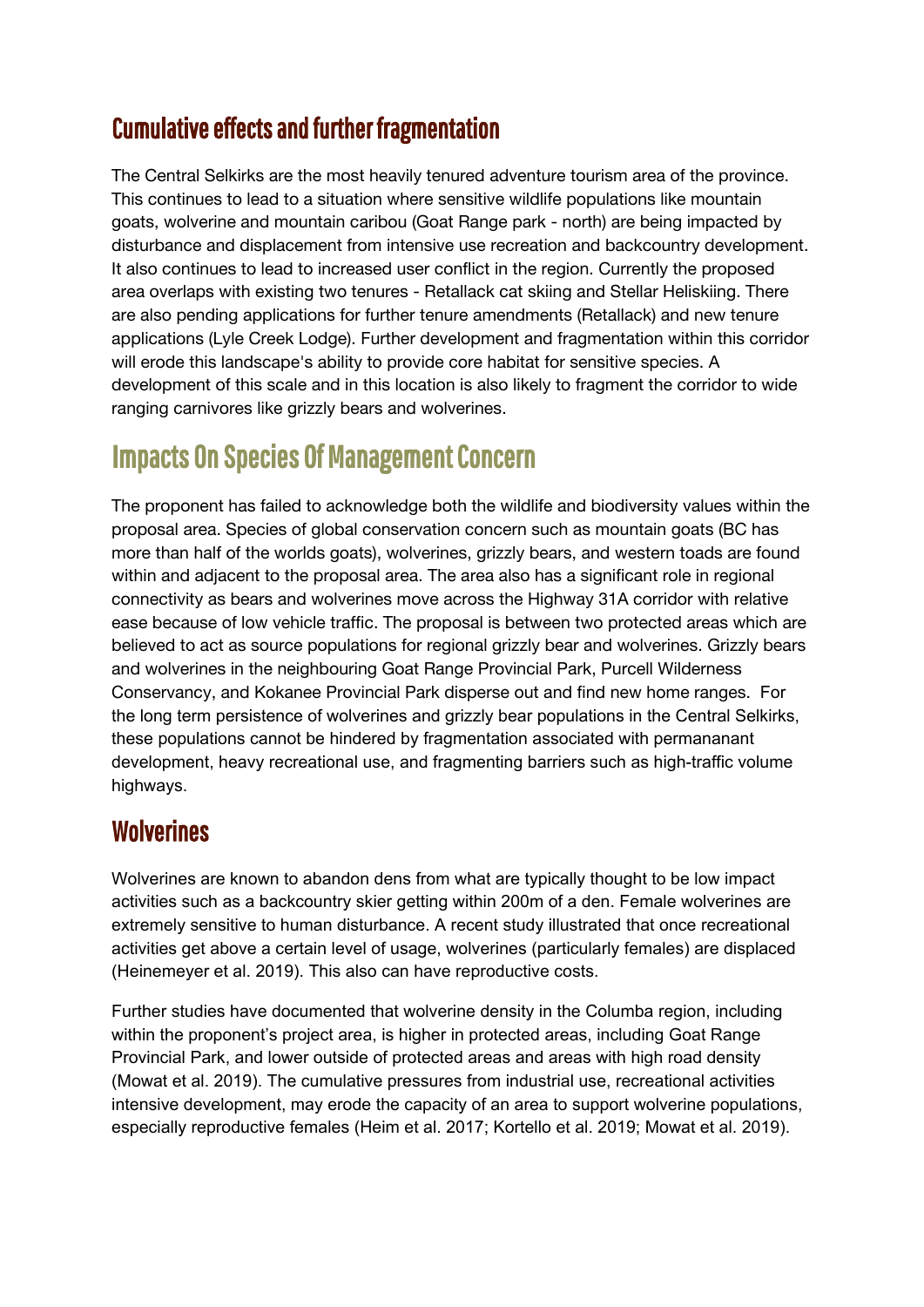The proponents proposed expansions would result in more skiers and users across the landscape. This increase in year round use has been quantified by the proponent at 1500 skiers per day and up to 1700 daily users year round. This intense development and usage will result in the area no longer being suitable for wolverines especially females. This will impact and likely displace sensitive species such as wolverines as they avoid areas with intensive use winter recreation and development (Heinemeyer et al. 2019).

Past research has suggested that wolverines occupy this area of the Central Selkirks. Wolverines were detected at bait stations in the Kane Creek area (Kortello 2019, personal communications). Local sightings have also documented a wolverine mother crossing the Highway in the Three Forks area with two young kits in 2018. Reproductive females are very rare and sensitive to disturbance. The Selkirk range north of the Kaslo-New Denver highway has the highest density of wolverine relative to other ranges sampled in the West Kootenay region (Kortello, 2019, personal communications).

Increased vehicular traffic on Highway 31A could fragment the corridor for wolverines. Currently Highway 31A is not a major fragmentation barrier to wolverine populations (Kortello as per comms). High usage highways to the North such as the Trans Canada are fragmenting barriers to wolverine populations. Past research has suggested that as few as 300-500 daily vehicles in winter on a highway can fragment a wildlife movement area for wide ranging carnivores like wolverines (Alexander 2005). There is a significant risk that this development could isolate and fragment wolverine populations.

### **Grizzly Bears**

Grizzly bears populations to the North of Highway 31A are believed to be healthy. This area which includes both the Central Selkirks and Central Purcell mountains is unfragmented all the way to the TransCanada Highway near Rogers Pass. It forms one of the most important large core areas for grizzly bears in the region. Past estimates from Dr. Michael Proctor suggest that upwards of 600 grizzly bears inhabit this core area (Highway 3 and 31a north to Highway 1) and it is important for the long term future of the regional bear population that this large core area remain unfragmented (Trans-Border Grizzly Bear Project). The proposed project is within a critical movement area for bears. Currently the Highway 31A corridor does not pose a connectivity barrier for grizzly bear populations. With increased vehicular traffic, permanent settlement, and intensive year round recreation the project would fragment a key north south movement corridor in the Central Selkirk Mountains.

Goat Range Provincial Park to the north act as a source population for grizzly bears in the Selkirk system (Proctor et al 2008). For the long term persistence of grizzly bear populations in the Central Selkirks, the population cannot be must not be hindered by fragmentation associated with permananant development, heavy recreational use, and fragmenting barriers such as high-traffic volume highways like the Trans Canada or Highway 3. The proposed project will result in fragmentation from significantly increased vehicle volume on Highway 31A and permanent development in the middle of the Central Selkirk Mountains.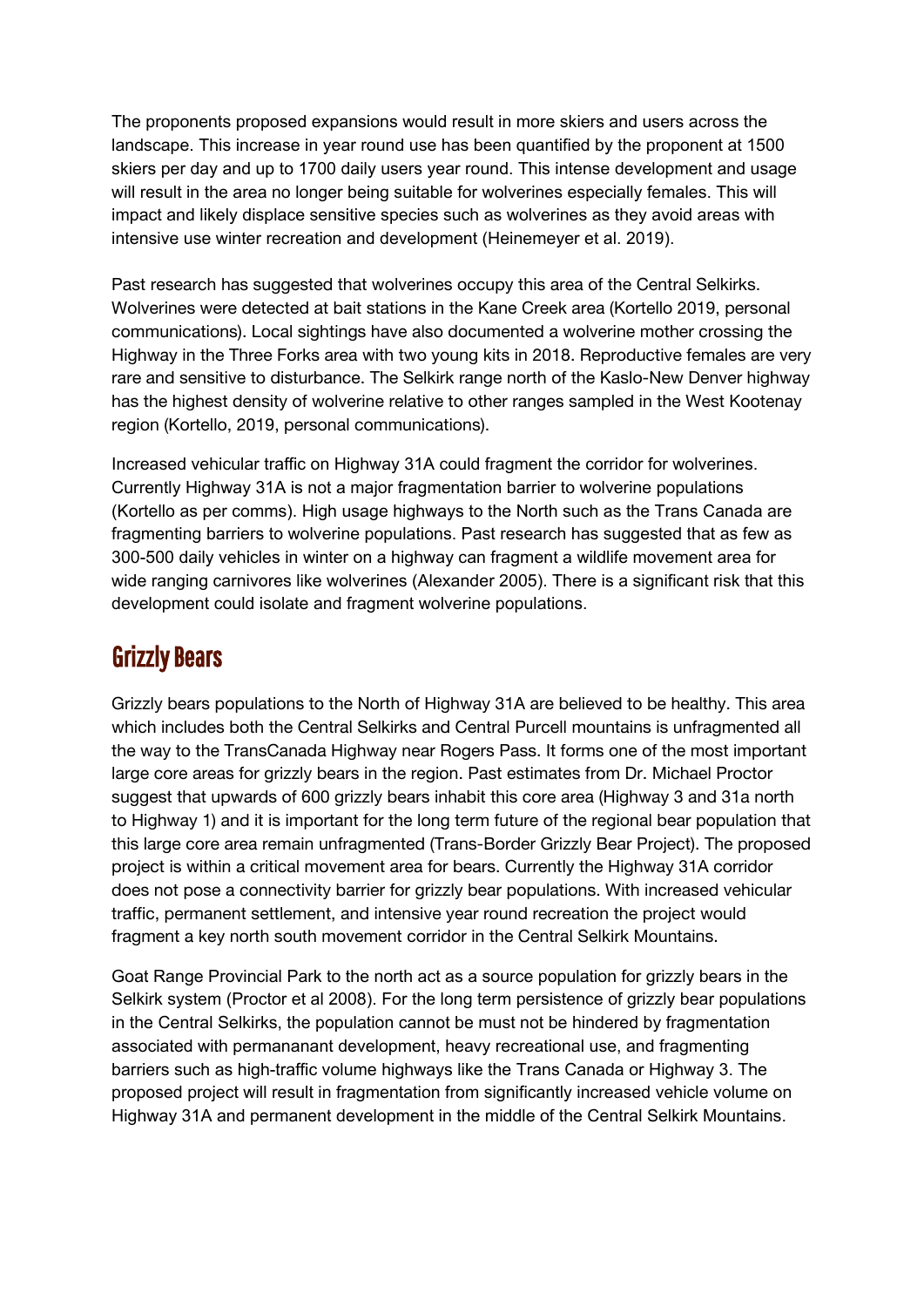The long term viability and persistence of grizzly bear populations in their Southern range is directly linked to the amount and type of human activity on the landscape (Herroro 2005). The proposed tenure area occupies significant high value habitat for the Central Selkirk grizzly population. Female grizzly bears in particular select habitats within their home range that provide abundant food forage and minimize human disturbance and they avoid disturbed areas and slopes that have high human activity during daylight hours (Martin et al 2010).

The proponent is proposing a lodge located in upper Goat Creek. Upper Goat Creek is an important movement area as there is a low elevation pass at the head of Goat Creek that animals can move through to the Kane Creek watershed. A large scale ski lodge could sever this important wildlife movement area.

Places like Whitewater Creek and the London Ridge area are important grizzly bear habitat areas. These areas provides vital foods like huckleberries, in addition to high value avalanche paths where early spring and late fall foods are found. Whitewater Creek is also a key north-south movement corridor as the pass at the head of the valley is not steep and leads into a high value and intact drainage, South Cooper Creek and Goat Range Park.

There is also an increased risk of human-bear conflict associated with mountain biking compared to hiking (Herrero and Herrero 2000). Downhill mountain biking in particular is characterized by high speeds and relatively quiet movements. Bikes often travel at speeds in excess of 30 km/hr. This makes bikers particularly vulnerable to sudden and unexpected encounters with wildlife due to the speed of travel and the relatively quiet movements of bikes. These encounters often occur in close proximity and can put the bear into a defensive or protective positioning particularly if it's a mother and cubs. Herrero and Herrero (2000) looked at 33 grizzly bear-bicyclist encounters or confrontations that occurred mainly in Alberta (26/33). Most of these encounters occurred in close proximity and bears were estimated at less than 50 metres away. Grizzly bears charged or chased the bicyclers in 29 of 33 (88 percent) of these mountain biker/grizzly bear confrontations. More than half of these confrontations involved female grizzlies protecting cubs (Herrero and Herrero 2000). With the projects proposed intensive usel biking occurring in grizzly bear habitat there is an increased likelihood of human bear conflict.

## Mountain Goats

The province has conducted few goat inventories in this Management Unit. The goat population in this area (MU-4-18) was last estimated at 45 goats. Mountain goats are known to occupy alpine and subalpine areas near Mt Brennan, portions of Whitewater Creek and upper Goat Creek. These areas also overlap with recently drafted goat habitat maps done by FLNRO Habitat Biologists as core goat winter habitat and high capability winter range.

Mountain goats are extremely sensitive to human activity and disturbance. Goats in this area also likely deal with helicopter traffic from winter based helicopter skiing. During a high snow year mountain goat survival is already difficult in the deep snows of the Central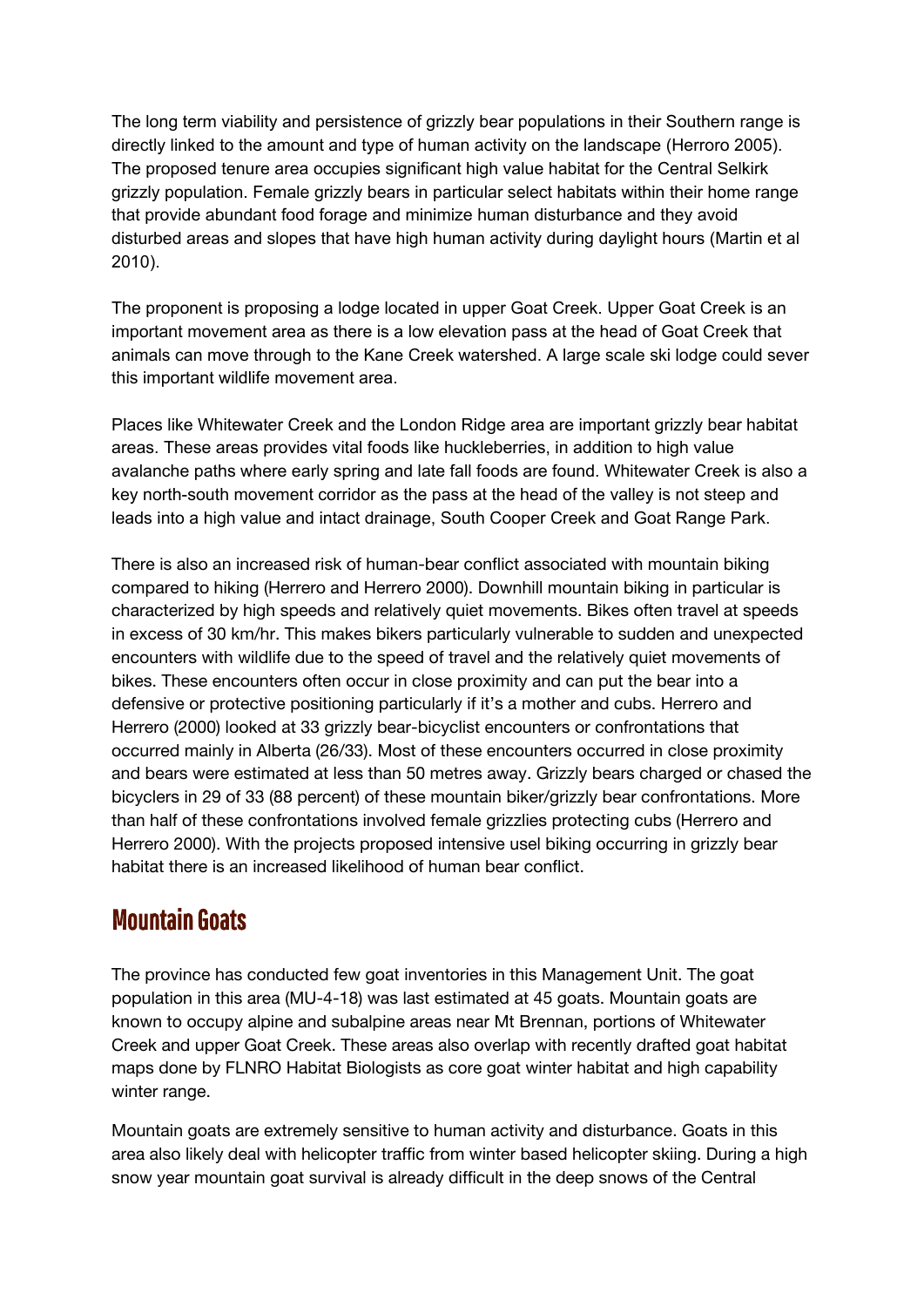Selkirks. Adding additional stress, disturbance, and intensive recreation will create a situation where their long term survival is precarious. The project will infringe on key goat wintering grounds particularly in areas such as Mt Brennan, portions of Whitewater Creek and upper Goat Creek. The project will result in goats abandoning key winter habitat areas.

The project will result in constant disturbance from year-round high intensity recreation. With 1500 daily skiers in the winter, this sort of high intensity recreation and disturbance can be linked to reduced reproduction, high rates of mortality, habitat abandonment, making this small mountain goat populations' long term viability and persistence in the Central Selkirks precarious.

#### Western Toads

Western Toads are federally listed under the Species at Risk Act as a species of special concern. Western Toads are also extremely vulnerable to threats and declines, 95 percent of females only breed once in their lifetime (COSEWIC 2013). Western Toads are extremely vulnerable to habitat loss and fragmentation due to human settlement and transportation corridors, which can isolate sub-populations, leading to increased risk of extinction (COSEWIC 2013). Another risk to their survival is road mortality during their mass migrations to and from breeding sites.

The Frog and Bear Lake areas and upland areas within the proposed project area are critically important habitats for Western Toads.The annual toad migrations in this area results in high mortality due to the motorized Highway 31a corridor. Adding high levels of vehicular traffic in this corridor will result in significantly increased mortality, habitat loss, and potential population declines. In addition, heavy recreational usage from mountain bikers and hikers in lower elevations will result in increased mortality in upland toad habitats as they utilize human trails.

## **Impact On Quiet Recreation**

The Central Selkirks are a renowned area for quiet recreation. Tourists and visitors visit the Highway 31A corridor to enjoy opportunities to enjoy wilderness and year-round quiet recreation in close proximity to the towns of New Denver and Kaslo. The Highway 31A area has seen a major growth in quiet, backcountry winter based recreation. Increasingly there are fewer places to enjoy quiet recreation in the Central Selkirks. The Central Selkirks have lost many of the public and quiet recreation areas of the past due to intensive adventure tourism development and significant motorized recreation in part due to legacy mining and forestry roads.

The Zincton proposal should not go any further within the resorts application process due to its significant impact on wildlife in the Selkirk system, reducing the amount of suitable and secure core habitat for sensitive species, limiting connectivity, and threatening stressed wildlife populations.